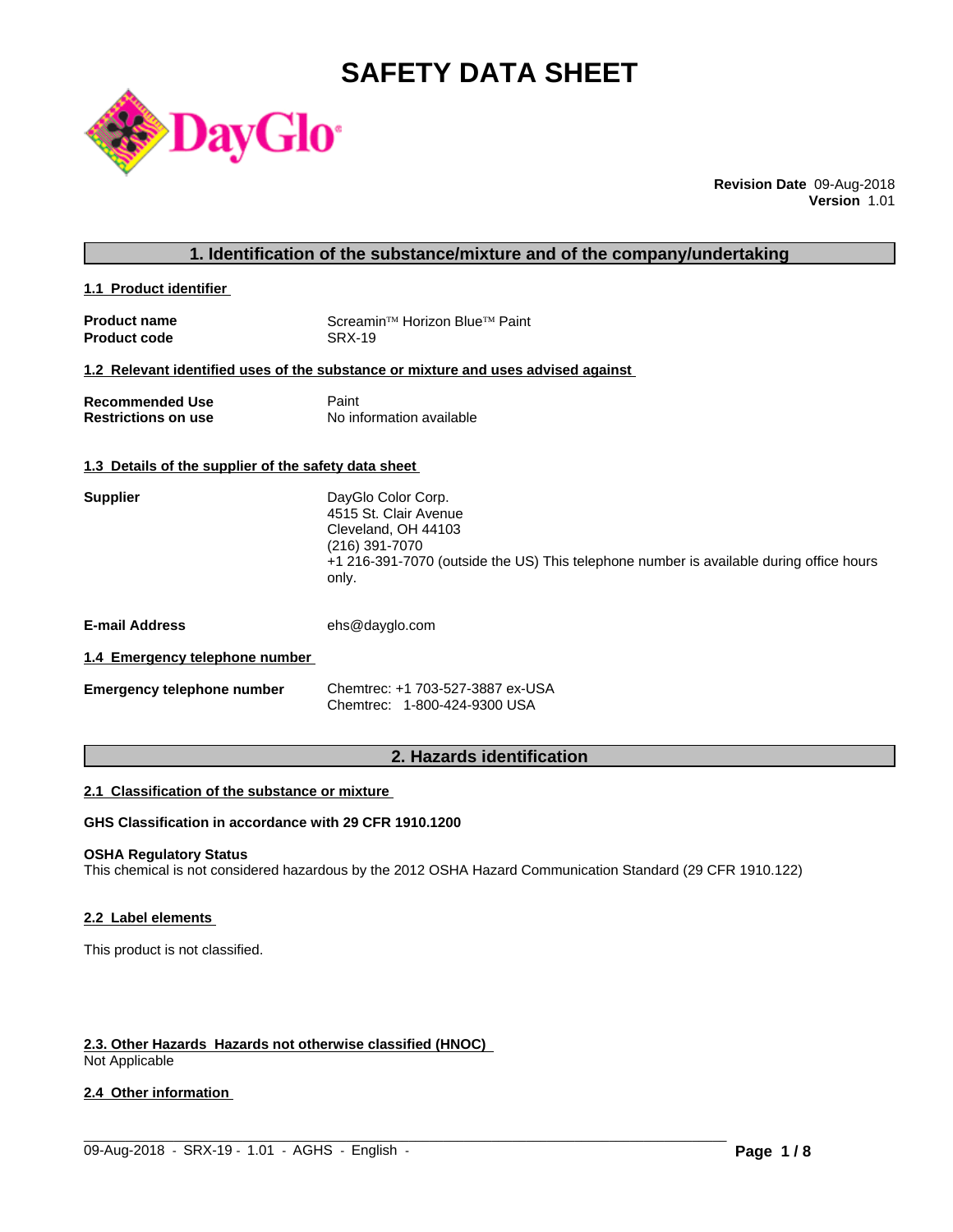Not Applicable

**Unknown Acute Toxicity** 13.938% of the mixture consists of ingredient(s) of unknown toxicity

 $\overline{\phantom{a}}$  ,  $\overline{\phantom{a}}$  ,  $\overline{\phantom{a}}$  ,  $\overline{\phantom{a}}$  ,  $\overline{\phantom{a}}$  ,  $\overline{\phantom{a}}$  ,  $\overline{\phantom{a}}$  ,  $\overline{\phantom{a}}$  ,  $\overline{\phantom{a}}$  ,  $\overline{\phantom{a}}$  ,  $\overline{\phantom{a}}$  ,  $\overline{\phantom{a}}$  ,  $\overline{\phantom{a}}$  ,  $\overline{\phantom{a}}$  ,  $\overline{\phantom{a}}$  ,  $\overline{\phantom{a}}$ 

# **3. Composition/Information on Ingredients**

# **Substance**

# **Mixture**

This material is not considered hazardous by the OSHA Hazard Communication Standard (29 CFR 1910.1200).

| .<br><b>Chemical</b><br>. Name   | <b>CAS No.</b>                      | Moint <sub>0</sub> |
|----------------------------------|-------------------------------------|--------------------|
| vlene alvcol<br>Jron<br>.        | $- - -$<br>$-7$<br>7-55-t<br>$\sim$ |                    |
| <b>Piament Blue</b><br>◡.୲.<br>. | 447-14<br>$\sim$                    |                    |

The exact percentage (concentration) of composition has been withheld as a trade secret.

# **4. First aid measures**

#### **4.1 Description of first-aid measures**

| <b>General advice</b>                                                          | No information available.                                                                                                                                                                                               |  |  |  |
|--------------------------------------------------------------------------------|-------------------------------------------------------------------------------------------------------------------------------------------------------------------------------------------------------------------------|--|--|--|
| Eye contact                                                                    | Immediately flush with plenty of water. After initial flushing, remove any contact lenses and<br>continue flushing for at least 15 minutes. Keep eye wide open while rinsing. If symptoms<br>persist, call a physician. |  |  |  |
| <b>Skin contact</b>                                                            | Wash off immediately with plenty of water for at least 15 minutes. Consult a physician if<br>necessary.                                                                                                                 |  |  |  |
| Inhalation                                                                     | Move to fresh air. If symptoms persist, call a physician.                                                                                                                                                               |  |  |  |
| Ingestion                                                                      | Do NOT induce vomiting. Drink plenty of water. Consult a physician.                                                                                                                                                     |  |  |  |
| 4.2 Most important symptoms and effects, both acute and delayed                |                                                                                                                                                                                                                         |  |  |  |
| <b>Symptoms</b>                                                                | See Section 2.2, Label Elements and/or Section 11, Toxicological effects.                                                                                                                                               |  |  |  |
| 4.3 Indication of any immediate medical attention and special treatment needed |                                                                                                                                                                                                                         |  |  |  |
| Notes to physician                                                             | Treat symptomatically.                                                                                                                                                                                                  |  |  |  |

# **5. Fire-Fighting Measures**

#### **5.1 Extinguishing media**

#### **Suitable extinguishing media**

Use extinguishing measures that are appropriate to local circumstances and the surrounding environment.

#### **Unsuitable Extinguishing Media** None.

#### **5.2 Special hazards arising from the substance or mixture**

#### **Special Hazard**

Immediately place absorbent material in a sealed water-filled metal container to avoid spontaneous combustion of absorbent material contaminated with this product.

 $\_$  ,  $\_$  ,  $\_$  ,  $\_$  ,  $\_$  ,  $\_$  ,  $\_$  ,  $\_$  ,  $\_$  ,  $\_$  ,  $\_$  ,  $\_$  ,  $\_$  ,  $\_$  ,  $\_$  ,  $\_$  ,  $\_$  ,  $\_$  ,  $\_$  ,  $\_$  ,  $\_$  ,  $\_$  ,  $\_$  ,  $\_$  ,  $\_$  ,  $\_$  ,  $\_$  ,  $\_$  ,  $\_$  ,  $\_$  ,  $\_$  ,  $\_$  ,  $\_$  ,  $\_$  ,  $\_$  ,  $\_$  ,  $\_$  ,

**Hazardous Combustion Products** Carbon oxides. Nitrogen oxides (NOx).

#### **Explosion Data**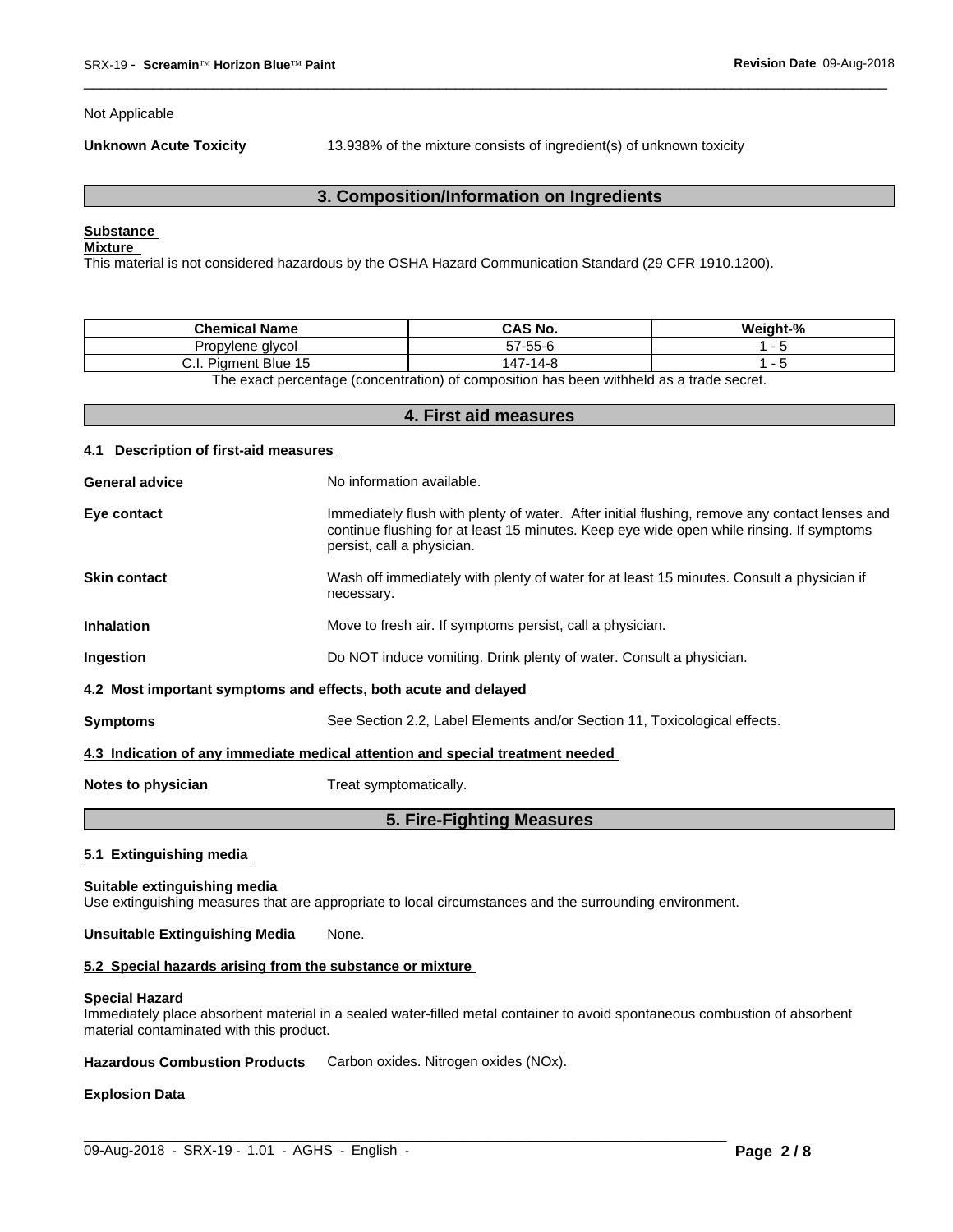**Sensitivity to Mechanical Impact** None. **Sensitivity to Static Discharge** None.

#### **5.3 Advice for firefighters**

As in any fire, wear self-contained breathing apparatus pressure-demand, MSHA/NIOSH (approved or equivalent) and full protective gear.

# **6. Accidental Release Measures**

 $\overline{\phantom{a}}$  ,  $\overline{\phantom{a}}$  ,  $\overline{\phantom{a}}$  ,  $\overline{\phantom{a}}$  ,  $\overline{\phantom{a}}$  ,  $\overline{\phantom{a}}$  ,  $\overline{\phantom{a}}$  ,  $\overline{\phantom{a}}$  ,  $\overline{\phantom{a}}$  ,  $\overline{\phantom{a}}$  ,  $\overline{\phantom{a}}$  ,  $\overline{\phantom{a}}$  ,  $\overline{\phantom{a}}$  ,  $\overline{\phantom{a}}$  ,  $\overline{\phantom{a}}$  ,  $\overline{\phantom{a}}$ 

#### **6.1 Personal precautions, protective equipment and emergency procedures**

Ensure adequate ventilation, especially in confined areas. Use personal protective equipment.

#### **6.2 Environmental precautions**

Prevent product from entering drains.

# **6.3 Methods and materials for containment and cleaning up**

| <b>Methods for Containment</b> | Dike to collect large liquid spills. Absorb with earth, sand or other non-combustible material<br>and transfer to containers for later disposal. |
|--------------------------------|--------------------------------------------------------------------------------------------------------------------------------------------------|
| Methods for cleaning up        | Soak up with inert absorbent material. Keep in suitable and closed containers for disposal.                                                      |

# **7. Handling and storage**

#### **7.1 Precautions for safe handling**

**Hygiene measures** When using, do not eat, drink or smoke. Handle in accordance with good industrial hygiene and safety practice.

#### **7.2 Conditions for safe storage, including any incompatibilities**

| <b>Storage Conditions</b> | Keep from freezing. |
|---------------------------|---------------------|
|---------------------------|---------------------|

**Materials to Avoid** No materials to be especially mentioned.

# **8. Exposure controls/personal protection**

# **8.1 Exposure Guidelines**

| <b>Chemical Name</b>                               | <b>ACGIH TLV</b> | <b>OSHA PEL</b> | <b>British Columbia</b> | Alberta | Quebec | <b>Ontario TWAEV</b>      |
|----------------------------------------------------|------------------|-----------------|-------------------------|---------|--------|---------------------------|
| Propylene glycol                                   |                  |                 |                         |         |        | TWA: $10 \text{ mg/m}^3$  |
| 57-55-6                                            |                  |                 |                         |         |        | TWA: 50 ppm               |
|                                                    |                  |                 |                         |         |        | TWA: $155 \text{ ma/m}^3$ |
| C.I. Pigment Blue 15   TWA: 1 mg/m <sup>3</sup> Cu |                  |                 |                         |         |        |                           |
| 147-14-8                                           | dust and mist    |                 |                         |         |        |                           |

### **8.2 Appropriate engineering controls**

# **Engineering Measures** Showers

Eyewash stations Ventilation systems.

### **8.3 Individual protection measures, such as personal protective equipment**

| <b>Eye/Face Protection</b> | Safety glasses with side-shields.                                                                              |
|----------------------------|----------------------------------------------------------------------------------------------------------------|
| Skin and body protection   | Wear chemical resistant footwear and clothing such as gloves, an apron or a whole body<br>suit as appropriate. |

 $\_$  ,  $\_$  ,  $\_$  ,  $\_$  ,  $\_$  ,  $\_$  ,  $\_$  ,  $\_$  ,  $\_$  ,  $\_$  ,  $\_$  ,  $\_$  ,  $\_$  ,  $\_$  ,  $\_$  ,  $\_$  ,  $\_$  ,  $\_$  ,  $\_$  ,  $\_$  ,  $\_$  ,  $\_$  ,  $\_$  ,  $\_$  ,  $\_$  ,  $\_$  ,  $\_$  ,  $\_$  ,  $\_$  ,  $\_$  ,  $\_$  ,  $\_$  ,  $\_$  ,  $\_$  ,  $\_$  ,  $\_$  ,  $\_$  ,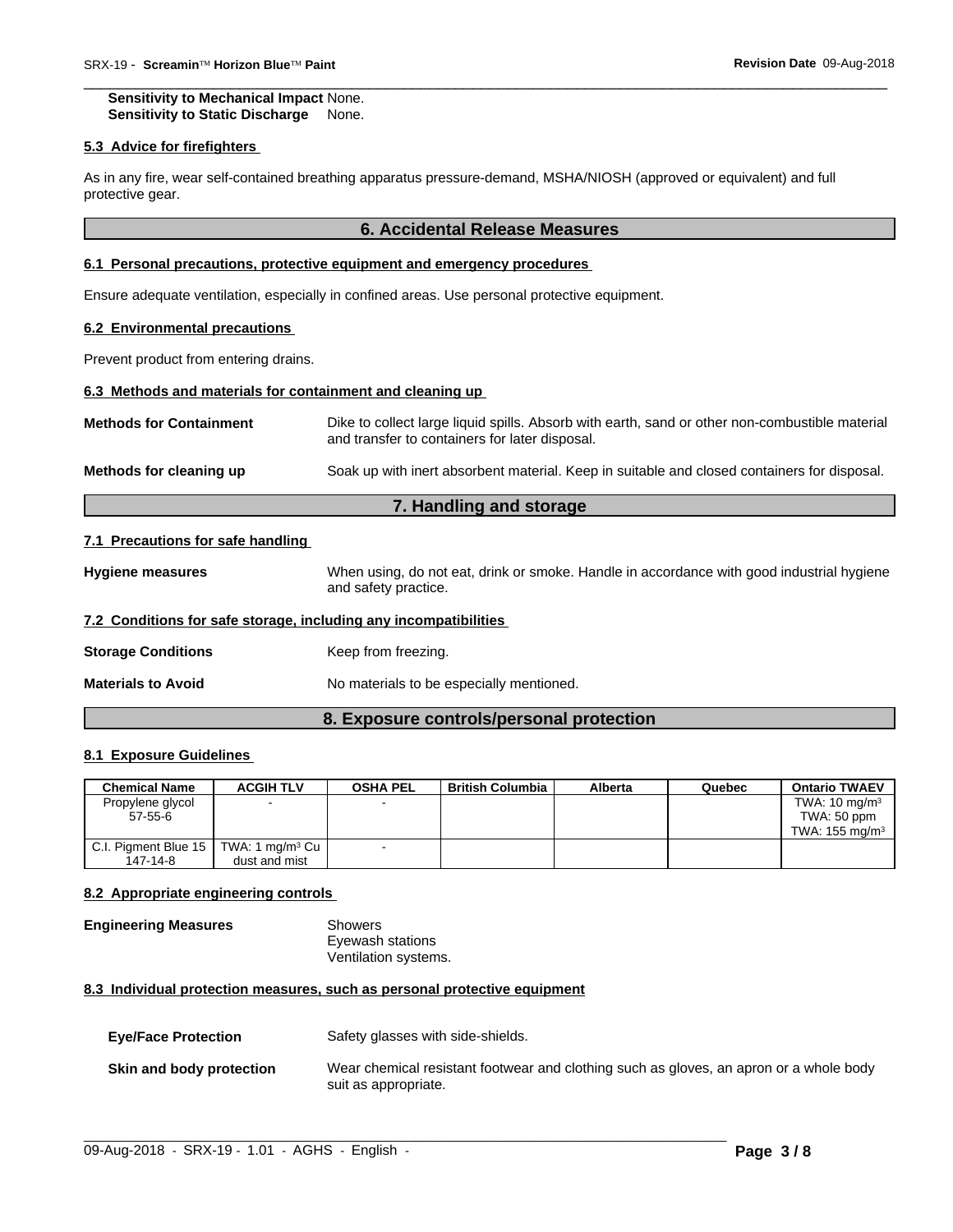# **Respiratory protection** . NIOSH/MSHA approved respiratory protection should be worn if exposure is anticipated.

**Hygiene measures** See section 7 for more information

# **9. Physical and chemical properties**

 $\overline{\phantom{a}}$  ,  $\overline{\phantom{a}}$  ,  $\overline{\phantom{a}}$  ,  $\overline{\phantom{a}}$  ,  $\overline{\phantom{a}}$  ,  $\overline{\phantom{a}}$  ,  $\overline{\phantom{a}}$  ,  $\overline{\phantom{a}}$  ,  $\overline{\phantom{a}}$  ,  $\overline{\phantom{a}}$  ,  $\overline{\phantom{a}}$  ,  $\overline{\phantom{a}}$  ,  $\overline{\phantom{a}}$  ,  $\overline{\phantom{a}}$  ,  $\overline{\phantom{a}}$  ,  $\overline{\phantom{a}}$ 

#### **9.1 Information on basic physical and chemical properties**

| <b>Physical state</b>              | Liquid                 |                          |                          |
|------------------------------------|------------------------|--------------------------|--------------------------|
| Appearance                         | Liquid                 | Color                    | <b>Blue</b>              |
| Odor                               | Pungent                | <b>Odor Threshold</b>    | No information available |
|                                    |                        |                          |                          |
| <b>Property</b>                    | <b>Values</b>          | Remarks • Methods        |                          |
| рH                                 |                        | No information available |                          |
| <b>Melting/freezing point</b>      |                        | No information available |                          |
| <b>Boiling point/boiling range</b> | > 100 °C / 212 °F      |                          |                          |
| <b>Flash Point</b>                 | $> 94$ °C $/ > 201$ °F |                          |                          |
| <b>Evaporation rate</b>            |                        | No information available |                          |
| Flammability (solid, gas)          |                        | No information available |                          |
| <b>Flammability Limits in Air</b>  |                        |                          |                          |
| upper flammability limit           |                        | No information available |                          |
| lower flammability limit           |                        | No information available |                          |
| Vapor pressure                     |                        | No information available |                          |
| Vapor density                      |                        | No information available |                          |
| <b>Specific Gravity</b>            | 1.19                   |                          |                          |
| <b>Water solubility</b>            | Not Applicable         |                          |                          |
| Solubility in other solvents       |                        | No information available |                          |
| <b>Partition coefficient</b>       |                        | No information available |                          |
| <b>Autoignition temperature</b>    |                        | No information available |                          |
| <b>Decomposition temperature</b>   |                        | No information available |                          |
| Viscosity, kinematic               |                        | No information available |                          |
| Viscosity, dynamic                 |                        | No information available |                          |
|                                    |                        |                          |                          |
| <b>Explosive properties</b>        |                        | No information available |                          |
| <b>Oxidizing Properties</b>        |                        | No information available |                          |
|                                    |                        |                          |                          |
|                                    |                        |                          |                          |

**9.2 Other information Volatile organic compounds (VOC)** 22 g/L **content**

# **10. Stability and Reactivity**

 $\_$  ,  $\_$  ,  $\_$  ,  $\_$  ,  $\_$  ,  $\_$  ,  $\_$  ,  $\_$  ,  $\_$  ,  $\_$  ,  $\_$  ,  $\_$  ,  $\_$  ,  $\_$  ,  $\_$  ,  $\_$  ,  $\_$  ,  $\_$  ,  $\_$  ,  $\_$  ,  $\_$  ,  $\_$  ,  $\_$  ,  $\_$  ,  $\_$  ,  $\_$  ,  $\_$  ,  $\_$  ,  $\_$  ,  $\_$  ,  $\_$  ,  $\_$  ,  $\_$  ,  $\_$  ,  $\_$  ,  $\_$  ,  $\_$  ,

#### **10.1 Reactivity**

No dangerous reaction known under conditions of normal use

#### **10.2 Chemical stability**

Stable

#### **10.3 Possibility of hazardous reactions**

None under normal processing.

#### **10.4 Conditions to Avoid**

Heat (temperatures above flash point), sparks, ignition points, flames, static electricity.

#### **10.5 Incompatible Materials**

None known based on information supplied.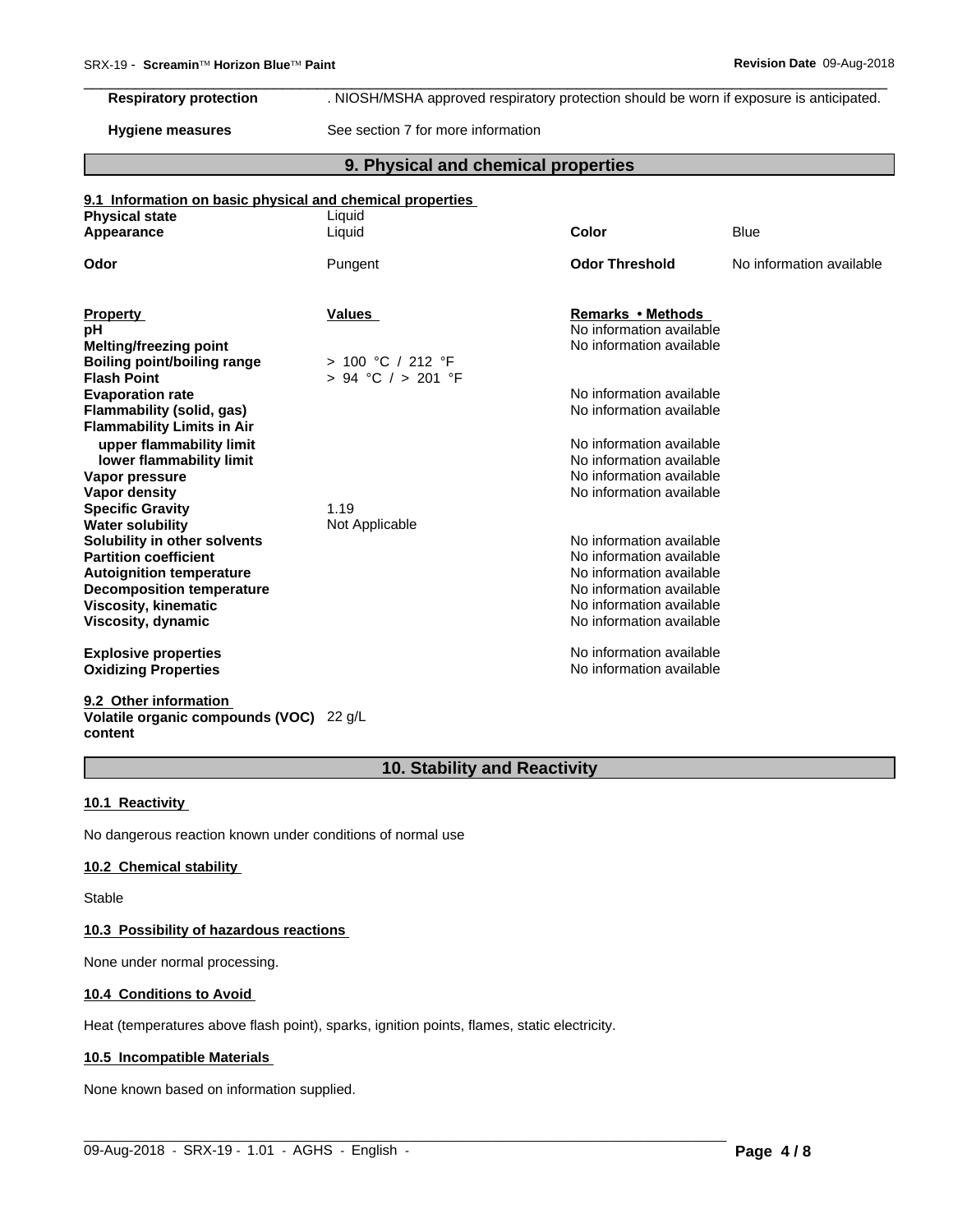#### 10.6 Hazardous Decomposition Products

None known based on information supplied.

# 11. Toxicological information

#### 11.1 Acute toxicity

Numerical measures of toxicity: Product Information

**Unknown Acute Toxicity** 13.938% of the mixture consists of ingredient(s) of unknown toxicity

#### Numerical measures of toxicity: Component Information

| <b>Chemical Name</b> | LD50 Oral   | <b>LD50 Dermal</b> | <b>LC50 Inhalation</b> |
|----------------------|-------------|--------------------|------------------------|
| Propylene glycol     | 20000 mg/kg | Rabbit             |                        |
| $57 - 55 - 6$        | Rat .       | $= 20800$ mg/kg    |                        |

# 11.2 Information on toxicological effects

#### **Skin corrosion/irritation**

Product Information • May cause irritation Component Information • No information available

#### Serious eye damage/eye irritation

**Product Information** • May cause eye irritation Component Information • No information available

#### Respiratory or skin sensitization

**Product Information** • No information available **Component Information** • No information available

# **Germ cell mutagenicity**

Product Information • No information available Component Information • No information available

#### Carcinogenicity

Product Information • No information available Component Information • No information available

#### **Reproductive toxicity**

Product Information • No information available Component Information • No information available

**STOT - single exposure**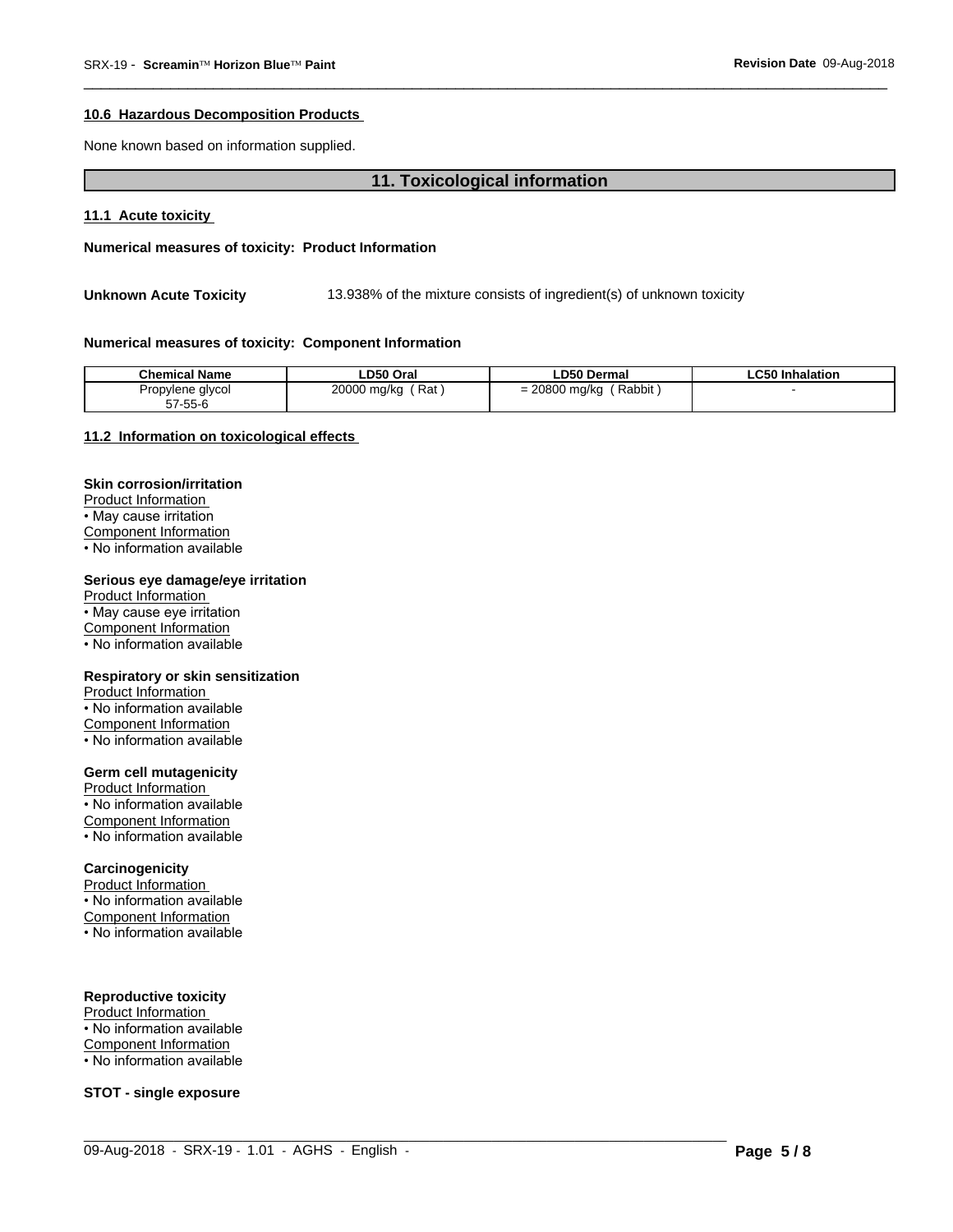No information available

#### **STOT - repeated exposure** No information available

Other adverse effects

Product Information • No information available Component Information • No information available

**Aspiration hazard** Product Information

• No information available **Component Information** • No information available

12. Ecological information

#### 12.1 Toxicity

#### **Ecotoxicity**

No information available

19.12103 % of the mixture consists of components(s) of unknown hazards to the aquatic environment

#### **Ecotoxicity effects**

| <b>Chemical Name</b>          | <b>Toxicity to algae</b>                                 | <b>Toxicity to fish</b>                                                                                                                                                                                        | Toxicity to daphnia and other<br>aquatic invertebrates |
|-------------------------------|----------------------------------------------------------|----------------------------------------------------------------------------------------------------------------------------------------------------------------------------------------------------------------|--------------------------------------------------------|
| Propylene glycol<br>$57-55-6$ | EC50: 96 h Pseudokirchneriella<br>subcapitata 19000 mg/L | LC50: 96 h Oncorhynchus mykiss<br>51600 mg/L static LC50: 96 h<br>Oncorhynchus mykiss 41 - 47 mL/L<br>static LC50: 96 h Pimephales<br>promelas 51400 mg/L static LC50:<br>96 h Pimephales promelas 710<br>mq/L | EC50: 48 h Daphnia magna 1000<br>mg/L Static           |

# 12.2 Persistence and degradability

No information available.

#### 12.3 Bioaccumulative potential

Discharge into the environment must be avoided

| .<br>$ -$<br>$P_{\text{hame}}$<br><b>THE MAIN AN</b><br>⊪name | log<br>∣ Pow |
|---------------------------------------------------------------|--------------|
| Piament<br>. .<br>`Blue 15<br>◡.୲.                            | 6.6          |
| $\rightarrow$<br>+7-14-የ                                      |              |

#### 12.4 Mobility in soil

No information available.

#### 12.5 Other adverse effects

No information available

# 13. Disposal Considerations

# 13.1 Waste treatment methods

Dispose of in accordance with federal, state, and local regulations.

# **14. Transport Information**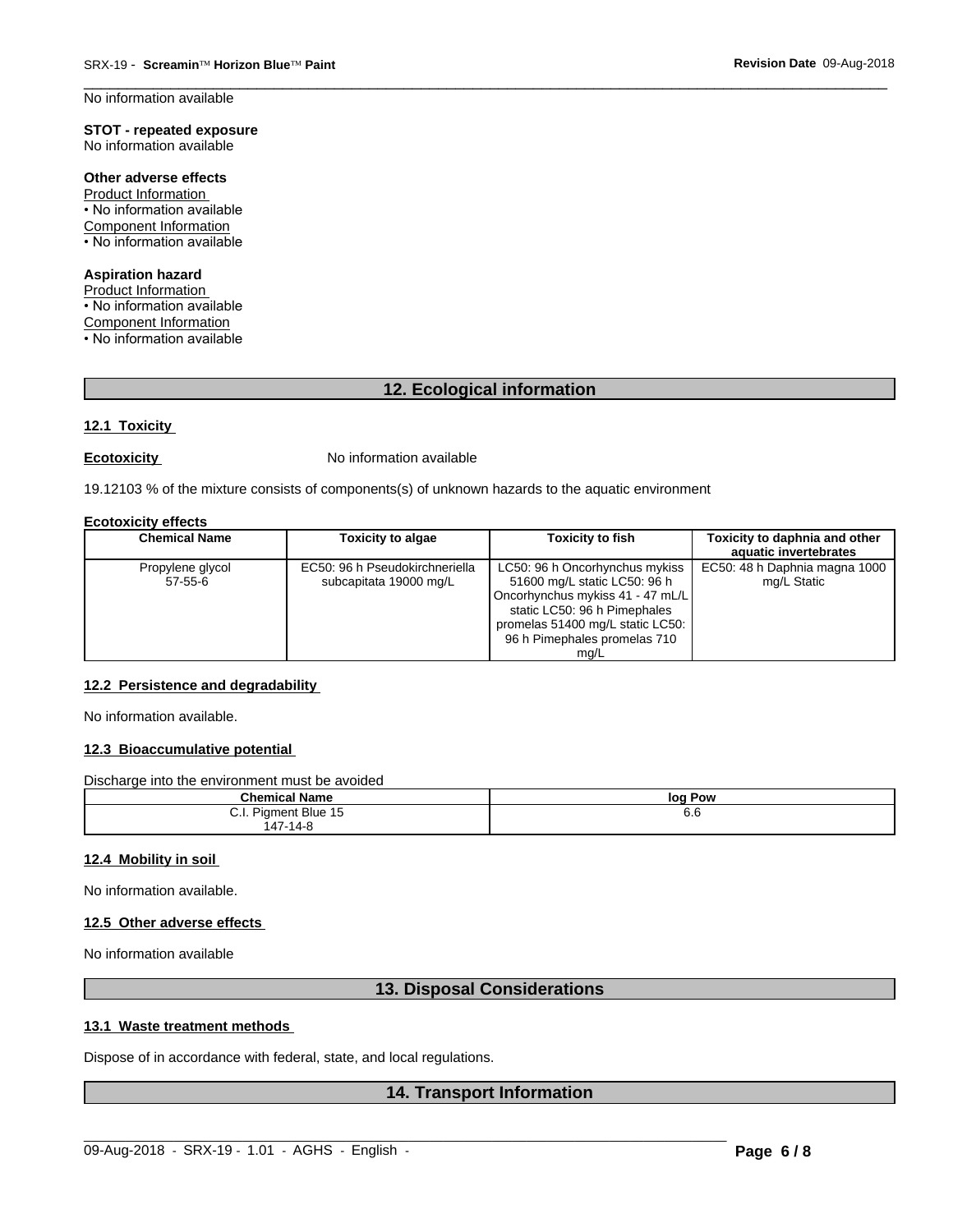| <u>DOT</u>  | Not regulated |
|-------------|---------------|
| <b>MEX</b>  | Not regulated |
| <b>IMDG</b> | Not regulated |
| <b>IATA</b> | Not regulated |

# **15. Regulatory information**

 $\overline{\phantom{a}}$  ,  $\overline{\phantom{a}}$  ,  $\overline{\phantom{a}}$  ,  $\overline{\phantom{a}}$  ,  $\overline{\phantom{a}}$  ,  $\overline{\phantom{a}}$  ,  $\overline{\phantom{a}}$  ,  $\overline{\phantom{a}}$  ,  $\overline{\phantom{a}}$  ,  $\overline{\phantom{a}}$  ,  $\overline{\phantom{a}}$  ,  $\overline{\phantom{a}}$  ,  $\overline{\phantom{a}}$  ,  $\overline{\phantom{a}}$  ,  $\overline{\phantom{a}}$  ,  $\overline{\phantom{a}}$ 

# **15.1 International Inventories**

| <b>TSCA</b>          | Complies |
|----------------------|----------|
| <b>DSL</b>           |          |
| <b>EINECS/ELINCS</b> |          |
| <b>ENCS</b>          |          |
| <b>IECSC</b>         | -        |
| <b>KECL</b>          |          |
| <b>PICCS</b>         | -        |
| <b>AICS</b>          | -        |
| <b>NZIoC</b>         | -        |

 **TSCA** - United States Toxic Substances Control Act Section 8(b) Inventory

 **DSL** - Canadian Domestic Substances List

 **EINECS/ELINCS** - European Inventory of Existing Chemical Substances/European List of Notified Chemical Substances

 **PICCS** - Philippines Inventory of Chemicals and Chemical Substances

 **ENCS** - Japan Existing and New Chemical Substances

 **IECSC** - China Inventory of Existing Chemical Substances

 **KECL** - Korean Existing and Evaluated Chemical Substances

 **PICCS** - Philippines Inventory of Chemicals and Chemical Substances

 **AICS** - Australian Inventory of Chemical Substances

 **NZIoC** - New Zealand Inventory of Chemicals

#### **15.2 U.S. Federal Regulations**

#### **SARA 313**

Section 313 of Title III of the Superfund Amendments and Reauthorization Act of 1986 (SARA). This product does not contain any chemicals which are subject to the reporting requirements of the Act and Title 40 of the Code of Federal Regulations, Part 372

### **15.3 Pesticide Information**

Not applicable

### **15.4 U.S. State Regulations**

#### **California Proposition 65**

This product does not contain any Proposition 65 chemicals

| <b>Health Hazard -</b><br>Flammability -<br>Instability -                   |             | 16. Other information |                                           |
|-----------------------------------------------------------------------------|-------------|-----------------------|-------------------------------------------|
|                                                                             | <b>NFPA</b> |                       | <b>Physical and chemical</b><br>hazards - |
| <b>Flammability 1</b><br><b>Physical Hazard 0</b><br><b>Health Hazard 1</b> | <b>HMIS</b> |                       | <b>Personal protection X</b>              |

# **Legend:**

*ACGIH (American Conference of Governmental Industrial Hygienists) Ceiling* (C) *DOT (Department of Transportation)*